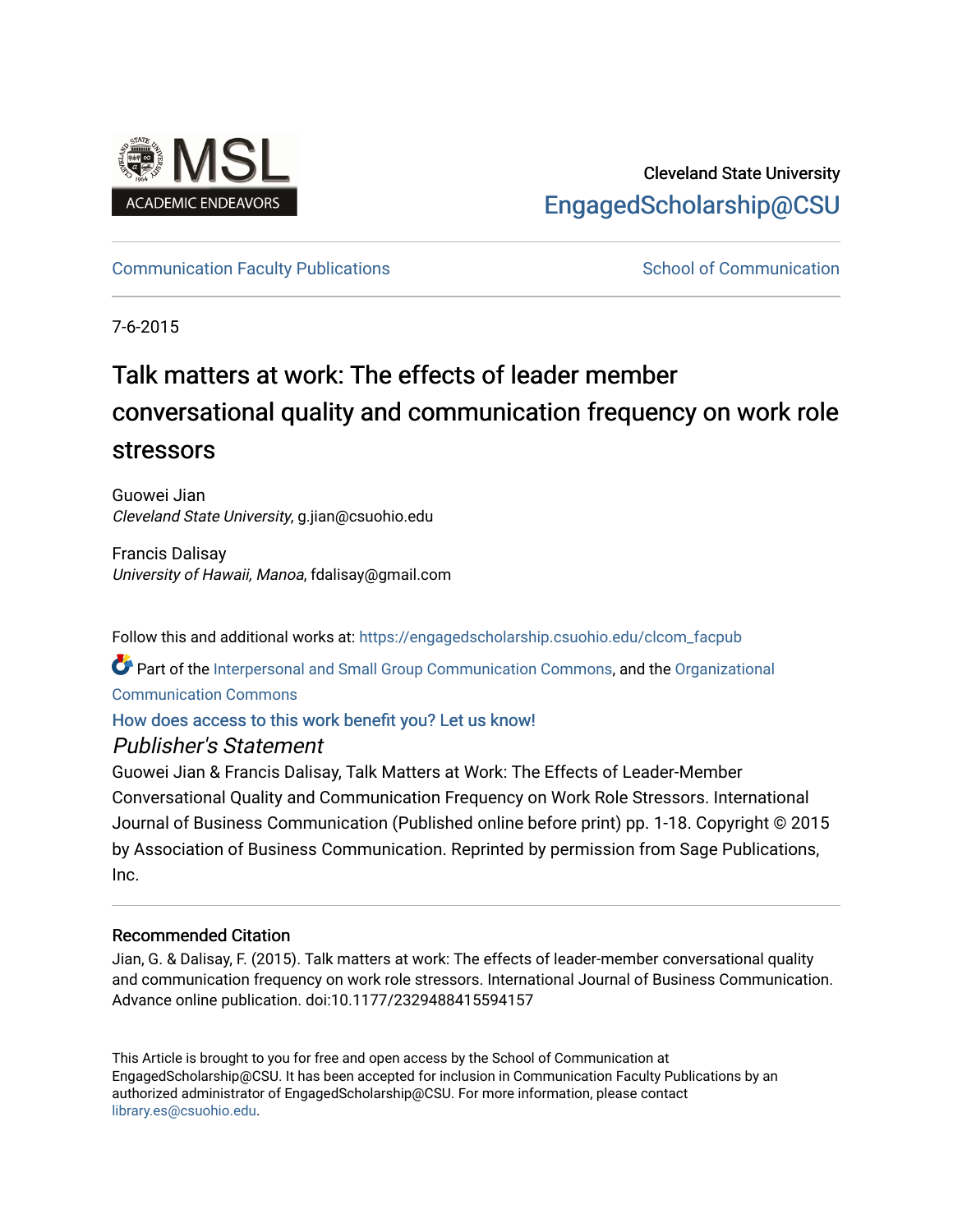# **Talk Matters at Work: The Effects of Leader-Member Conversational Quality and Communication Frequency on Work Role Stressors**

## Guowei Jian<sup>1</sup> and Francis Dalisay<sup>2</sup>

#### **Abstract**

Although it is clear that leadership plays a significant role in followers' psychological health, the specific mechanisms by which leadership effects may take place await further theorizing and investigation. We argue that communication practices may constitute such specific mechanisms. Therefore, the purpose of this study is to examine how leader-member conversational quality (LMCQ) and communication frequency are associated with members' perception of work role stressors. Through an online survey, the study found that LMCQ has a significant predictive effect on work role ambiguity and role overload. However, LMCQ interacts with communication frequency in their effects on role conflict. These findings contribute to theories of leadership communication and the continuous development of role dynamics theory.

#### **Keywords**

leadership, leadership communication, supervisory communication, work stress, role stressors

Research in occupational medicine continues to reveal the negative effects of work stress on employee work outcomes (Rosen, Chang, Djurdjevic, & Eatough, 2010), adverse health behaviors (Kouvonen et al., 2007) and both short-term and longterm mental and physical well-being (Nixon, Mazzola, Bauer, Krueger, & Spector,

1Cleveland State University, Cleveland, OH, USA 2University of Guam, Mangilao, GU, USA

**Corresponding Author:** Guowei Jian, Cleveland State University, 2121 Euclid Avenue MU247, Cleveland, OH 44143, USA. Email: [g.jian@csuohio.edu](mailto:g.jian@csuohio.edu)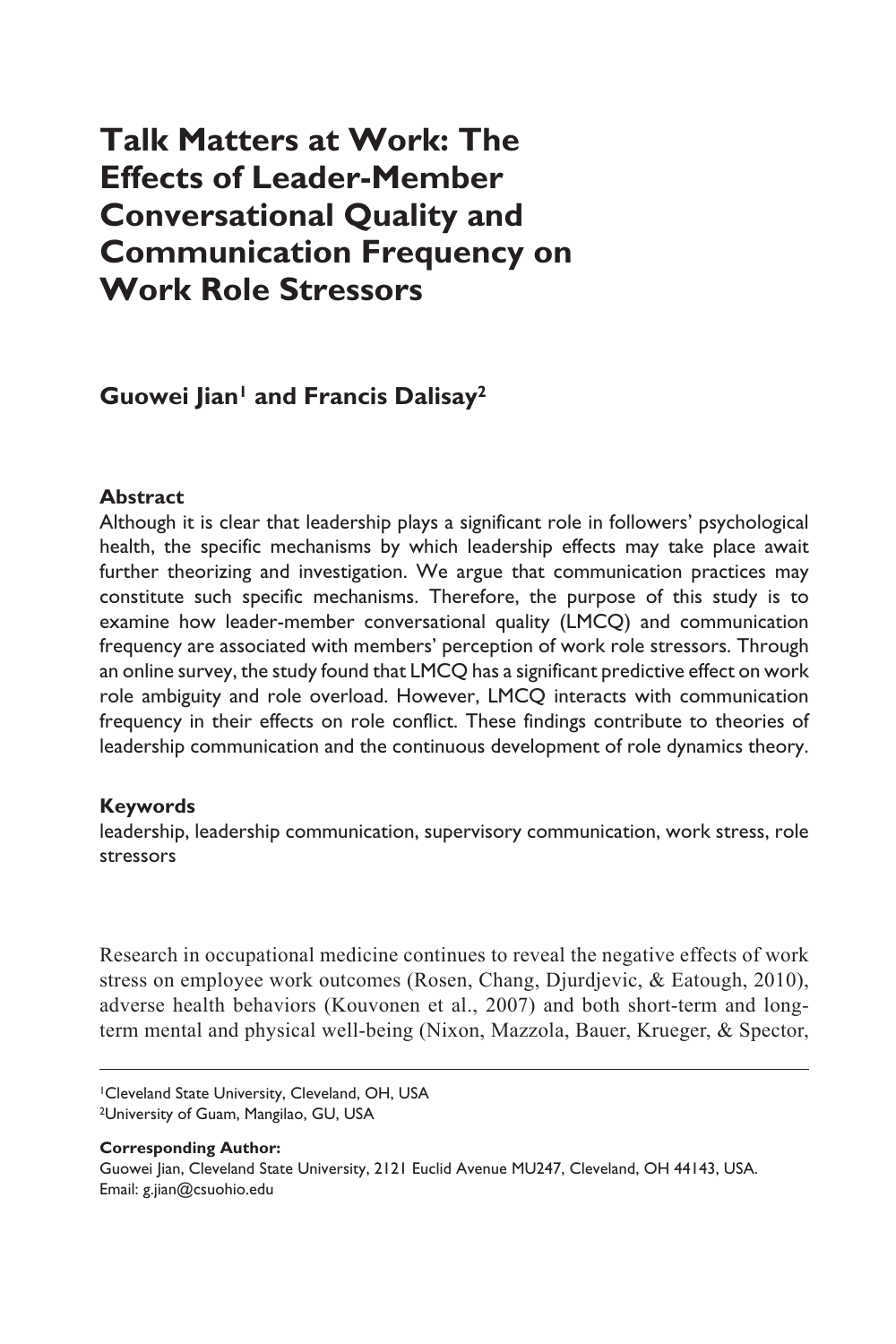2011; Perrewé & Ganster, 2006, 2010). Role stressors are among the most common sources of work strain and burnout that employees experience on a routine basis. Over the years, scholars in communication and other disciplines have identified a few variables that are associated with role stressors, such as social support (e.g., Nissly, Mor Barak, & Levin, 2005; Ray & Miller, 1991) and job demands and control (e.g., Fox, Dwyer, & Ganster, 1993). In particular, research suggests that leadership plays a significant role in affecting follower psychological health (Macik-Frey, Quick, & Nelson, 2007). However, as Macik-Frey et al. (2007) pointed out, more precise mechanisms by which leadership is associated with follower psychological outcomes have to be investigated. We argue that recent studies regarding conversation in organizational and business communication research may present an opportunity to further this line of research.

Taking a social constructionist approach, a growing body of literature (e.g., Boden, 1994; Clifton, 2012; Taylor & Van Every, 2000) on organizational conversation has convincingly demonstrated the constitutive power of conversation in the process of organizing. In the field of managerial communication, empirical studies based on motivation language theory (Sullivan, 1988) have demonstrated significant predictive effects of leader speech acts on such employee work outcomes as absenteeism (Mayfield & Mayfield, 2009), job satisfaction (Mayfield & Mayfield, 2006; Sharbrough, Simmons, & Cantrill, 2006), and self-efficacy (Mayfield & Mayfield, 2012). Within the framework of leader-member exchange, previous research has shown that leader-member relationship quality is significantly associated with members' role perceptions (Graen & Uhl-Bien, 1995). Inspired by these developments and also drawing on interactional richness theory (Barry & Crant, 2000) and the theory of role dynamics (Kahn, Wolfe, Quinn, & Snoek, 1964), we argue that an examination of leader-member conversations may reveal important pathways that connect to follower perceptions of role stressors. More specifically, the present study intends to examine the association between leader-member conversational quality (LMCQ) and subordinate perceived role stressors.

The contributions of this study are threefold. First, the findings extend the theory of role dynamics by specifying communicative practices that are associated with role stressors. Second, the study offers quantitative evidence that demonstrates the importance of routine work conversations in shaping individual outcomes. Previous studies of work conversations often took the form of in-depth qualitative investigations, such as discourse analysis (e.g., Fairhurst, 1993; Jian, 2011). The findings of this study complement previous research in building a fuller understanding of routine work conversations and their organizational correlates. Third, from a practical standpoint, the findings provide employees in the workplace, and professionals in occupational health, with concrete guidance with regard to alleviating and managing role stressors through communicative practices.

The next section presents the theoretical foundations for this study and proposes several hypotheses. This is then followed by sections that detail the methods and results of the empirical testing of the hypotheses through an online survey study. The final section concludes with a discussion of the theoretical and practical implications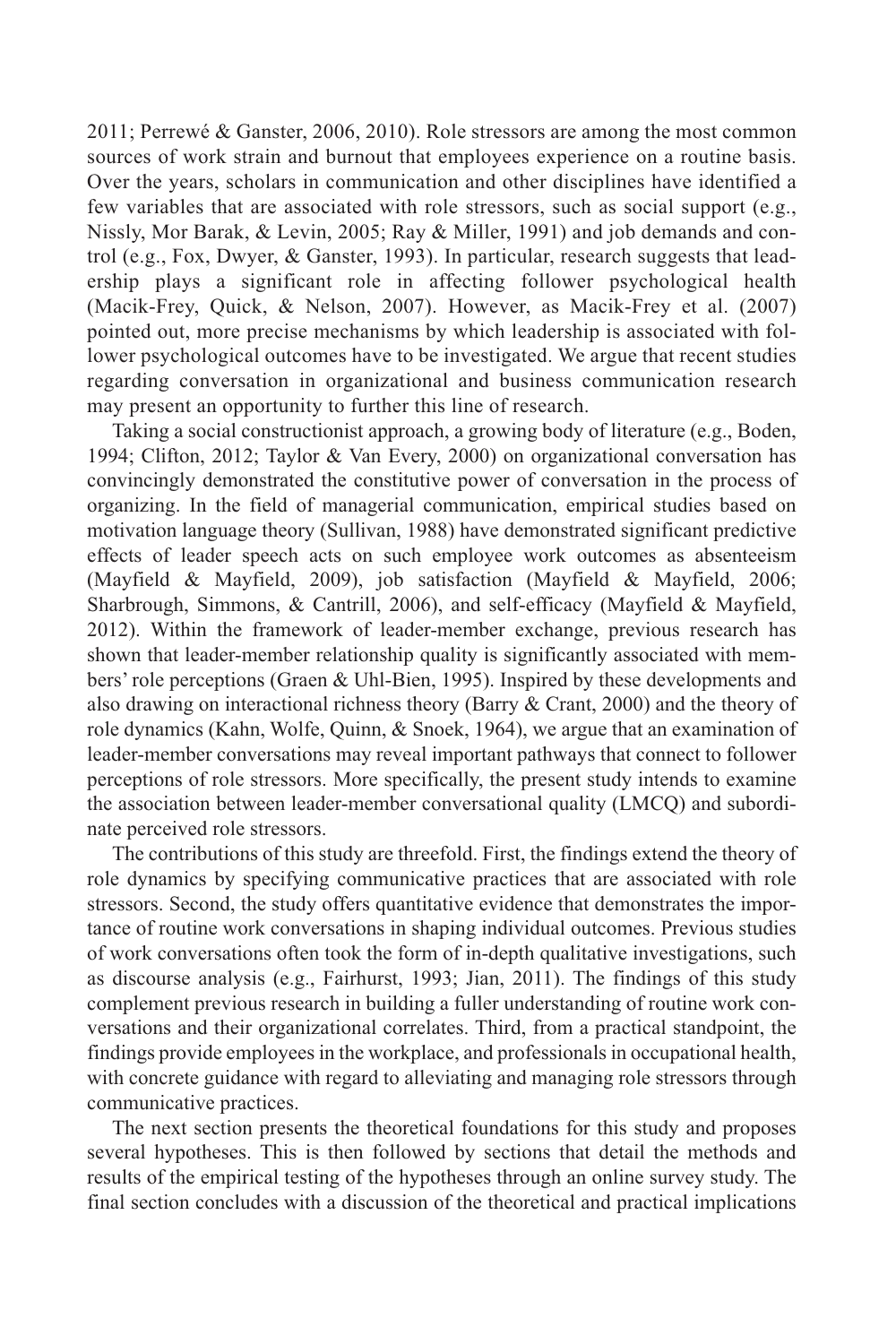of the findings together with a reflection of the limitations and directions for future research.

# **Theory and Hypotheses**

#### *Work Role Stressors*

Work stress is composed of multiple sources (Rosen et al., 2010). Of particular interest in this study are the sources of stress related to work roles known as role stressors. The theory of role dynamics serves as the foundation for understanding role stressors (Kahn et al., 1964). According to the theory, a working individual has an implicitly or explicitly assigned role in an organization or a set of activities he or she is expected and/or demanded to perform. These role expectations and demands generate pressure or stress over the performing individual. According to their varied nature and quality, role stressors are differentiated into three types: role ambiguity, role conflict, and role overload. Kahn et al. (1964) and Rizzo, House, and Lirtzman (1970) refer to role ambiguity as the level of certainty and clarity an employee perceives with regard to his or her role's responsibility, expectations, and evaluations. Role conflict refers to the contradictory assignments, inconsistent expectations, or competing obligations experienced by an employee. In Kahn et al.'s (1964) initial conceptualization, the third role stressor, role overload was considered a particular type of role conflict. However, later studies (Glazer & Beehr, 2005; Tordera, González-Romá, & Peiró, 2008) suggested role overload, although having a high correlation with role conflict, have its unique quality. Role overload is defined by the degree to which an employee perceives his or her assignments or expectations as exceeding what his or her ability affords to handle with available resources without compromising quality (Jian, 2014; Tordera et al., 2008).

Since Kahn et al.'s (1964) seminal work, an impressive amount of research on role stressors has accumulated over the years, identifying negative associations of role stressors with work performance (e.g., Rosen et al., 2010) and attitudinal outcomes, such as job satisfaction and organizational commitment (e.g., Antón, 2009). For example, a meta-analysis of 169 sample studies found that job performance is negatively correlated with all role stressors, and its relationship with role ambiguity is most pronounced (Gilboa, Shirom, Fried, & Cooper, 2008).

Another line of research made efforts to identify antecedents and correlates that may contribute to the perception of role stressors, focusing on variables related to alleviating stress and devising effective interventions. One consistent finding in this line of research suggests that social support from coworkers and supervisors, feedback, and participation in decision making are significantly associated with perceived levels of role stressors (Miller, Ellis, Zook, & Lyles, 1990; Ray & Miller, 1991).

In spite of these significant findings, we argue that more could be learned about role stressors by taking a closer look at communication in routine work settings through focusing on routine conversations and interactions that take place at work. Routine conversations at work are important, first, because both conceptual (Taylor & Van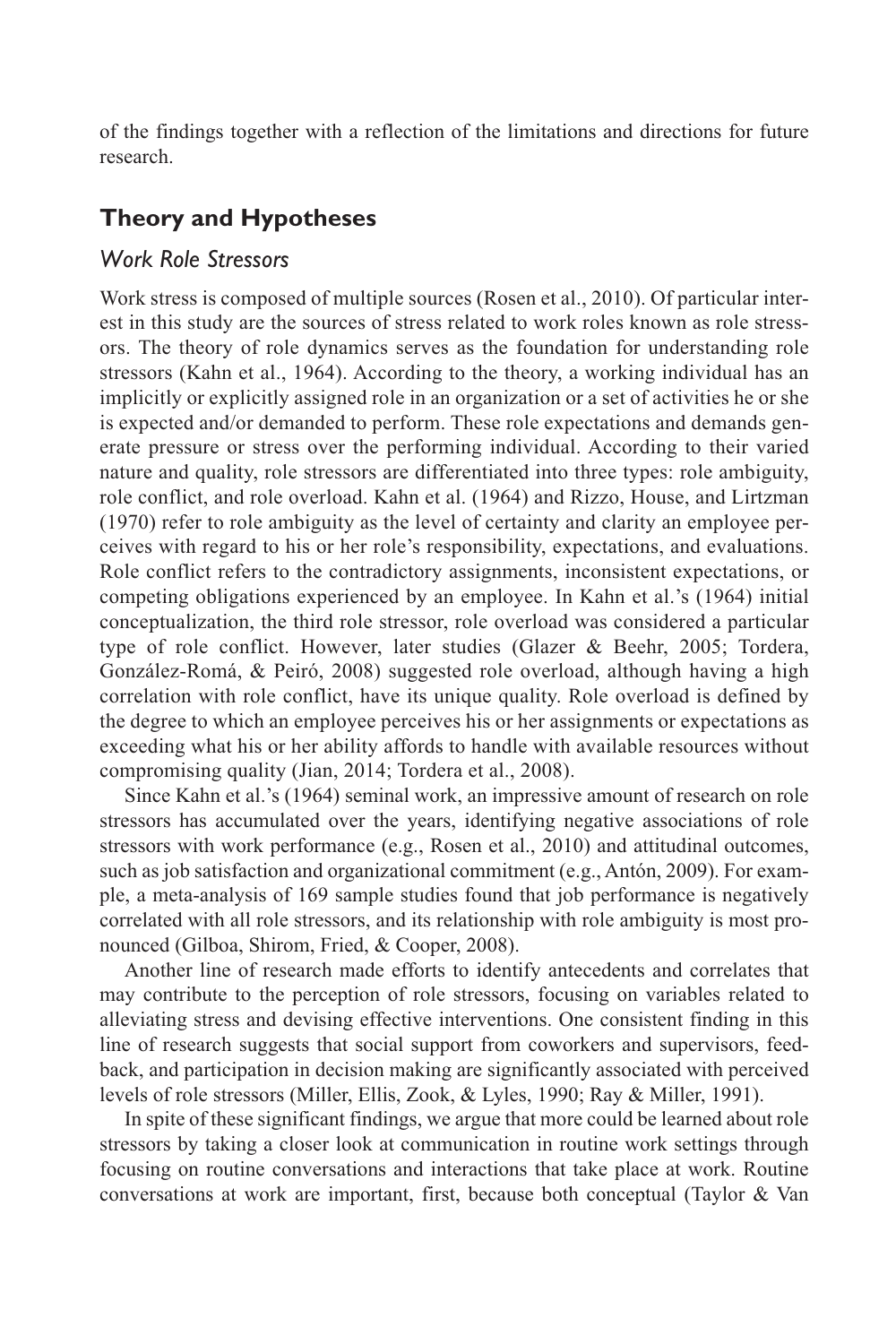Every, 2000) and empirical research (Boden, 1994; Clifton, 2012) in organizational communication in recent years has gradually revealed the central role of conversations in the process of organizing. More important, according to the theory of role dynamics, role expectations and demands are communicated from role senders to their receivers largely through conversations. We argue that the quality of conversation may affect how role expectations are perceived. Second, knowing the precise mechanisms by which communication works in relation to stress could offer concrete behavioral guidance for practitioners in managing and alleviating stress. The present study focuses on work conversations between leaders and members. The following section offers theoretical rationale for our focus and proposes several hypotheses.

#### *Leader-Member Conversation and Role Stressors*

In their comprehensive review of research on occupational health, Macik-Frey et al. (2007) suggested that leadership be a promising area that may offer significant understanding regarding follower psychological health. The authoritative position a leader often occupies in providing resources, defining roles, and evaluating performance of their followers has led scholars to focus on leadership as a key explanation for follower psychological health (e.g., Britt, Davison, Bliese, & Castro, 2004). Studies have linked certain leadership styles to follower well-being. For example, in an experimental study, Lyons and Schneider (2009) found that participants exposed to a transformational leadership style would perceive a stressful task as less threatening than those exposed to transactional leaders. In a review of research conducted in military settings, Britt et al. (2004) observed that leader behaviors help reduce group conflict and followers' perception of role ambiguity, and increase their perception of contribution to a mission.

In spite of these findings on the association between leadership roles and followers' psychological health, Macik-Frey et al. (2007) critiqued in their review of this literature, "[t]here has been little study of the processes whereby leadership affects follower well-being in terms of specifying precise mechanisms" (p. 825). While an examination of an exhaustive set of mechanisms is beyond the scope of a single study, we contend that a detailed look at leader-member conversations would be an appropriate starting point in formulating the precise mechanisms that Macik-Frey et al. (2007) suggested.

First, we draw on the theory of leader-member exchange (LMX) as a framework for understanding leadership (Graen & Uhl-Bien, 1995). Although defining leadership is a contentious issue in the broader literature of leadership, the majority of empirical LMX studies defines and operationalizes leader-member relationship within the context of supervisor-subordinate relationship in organizational settings. Thus, the terms *supervisor-subordinate* and *leader-member* are used interchangeably and leadership is narrowly defined by the formal supervisory position. The present study follows this tradition. The LMX theory lends its focus on the relational dynamic in leader-member dyads. It postulates that leaders develop varied levels of relationship quality with their members. Particularly, meta-analyses of LMX studies have presented strong evidence that lower LMX quality is associated with higher levels of member perceived role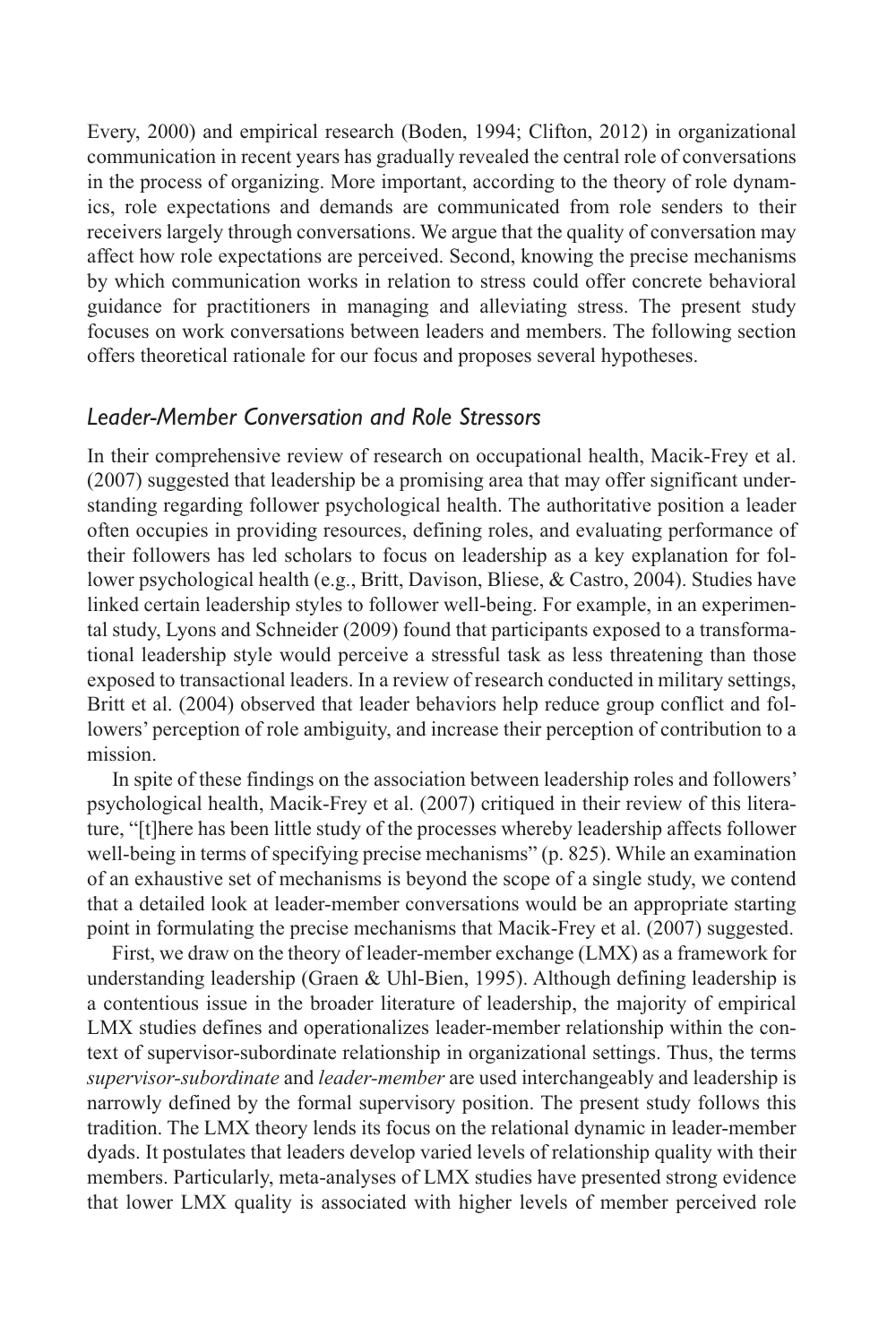ambiguity and role conflict (Dulebohn, Bommer, Liden, Brouer, & Ferris, 2012; Gerstner & Day, 1997). However, LMX, being a perceptual assessment of overall relational quality, lacks the specificity in pinpointing the communicative process that may affect role stressors (Jian, Shi, & Dalisay, 2014). In contrast, a focus on leadermember conversation reflects a more specified look at the communicative exchange. The focus on leader-member conversations also has its roots in the interaction richness theory, as articulated by Barry and Crant (2000). Interaction richness theory conceptualizes communication as both information exchange and meaning sharing. The theory argues that a rich interaction is one in which "communication within an interacting dyad at a given point in time is efficient (high in symbolic content), coordinated (characterized by synchronous interaction), and accurate (symbolic meaning is shared and appropriately interpreted)" (Barry & Crant, 2000, p. 651). In a quality conversation, more meaning can be conveyed with fewer words; the interactional movements are highly synchronized; intended meanings conveyed by one partner are precisely interpreted by the other. We extend this to the context of leader-member conversations. In assigning a work task, for example, a high-quality conversation in a leader-member dyad should have a high degree of "carrying capacity" (Barry & Crant, 2000, p. 651) in the sense that the interactional moment allows the sharing of this task assignment efficiently and accurately in a highly coordinated manner.

In addition, our focus on leader-member conversation is informed by recent studies on the effects of leader motivating language on follower outcomes. Drawing on speech act theory (Austin, 1962), Sullivan (1988) argues that leader language not only acts to reduce follower uncertainty through transmission of information but also to facilitate follower's meaning making and to establish human bonding. It is argued that these leader speech acts exert motivational forces on follower performance and psychological outcomes. Subsequent empirical research has lent strong support to the theory. For example, in a series of studies, it was found that leader motivating language is strongly associated with the reduction of employee absenteeism (Mayfield & Mayfield, 2009) and with improvement in employee self-efficacy and performance (Mayfield & Mayfield, 2012) and job satisfaction (Mayfield & Mayfield, 2006). Sharbrough, Simmons, and Cantrill (2006) reported that leader motivating language is significantly correlated with member perception of job satisfaction, communication satisfaction, leader effectiveness, and leader's communication competency.

Based on these different bodies of literature on leadership communication, we argue that the quality of leader-member conversations has significant implications on subordinate perceptions of role stressors. If conversations are of high quality, with other factors being equal, we would expect a lower level of perceived role ambiguity on the part of subordinates, because high-quality conversations should convey expectations with more clarity. In a leader-member dyad, a high-quality interaction is not simply about the flow of messages from supervisors to subordinates but also how messages flow the other way around. In other words, the leader-member dyad develops a synchronized co-orientation toward mutual understanding. Because of such co-orientation, a high-quality conversation would allow a robust feedback mechanism in the dyad so that problems and questions regarding conflict or excessive work assignments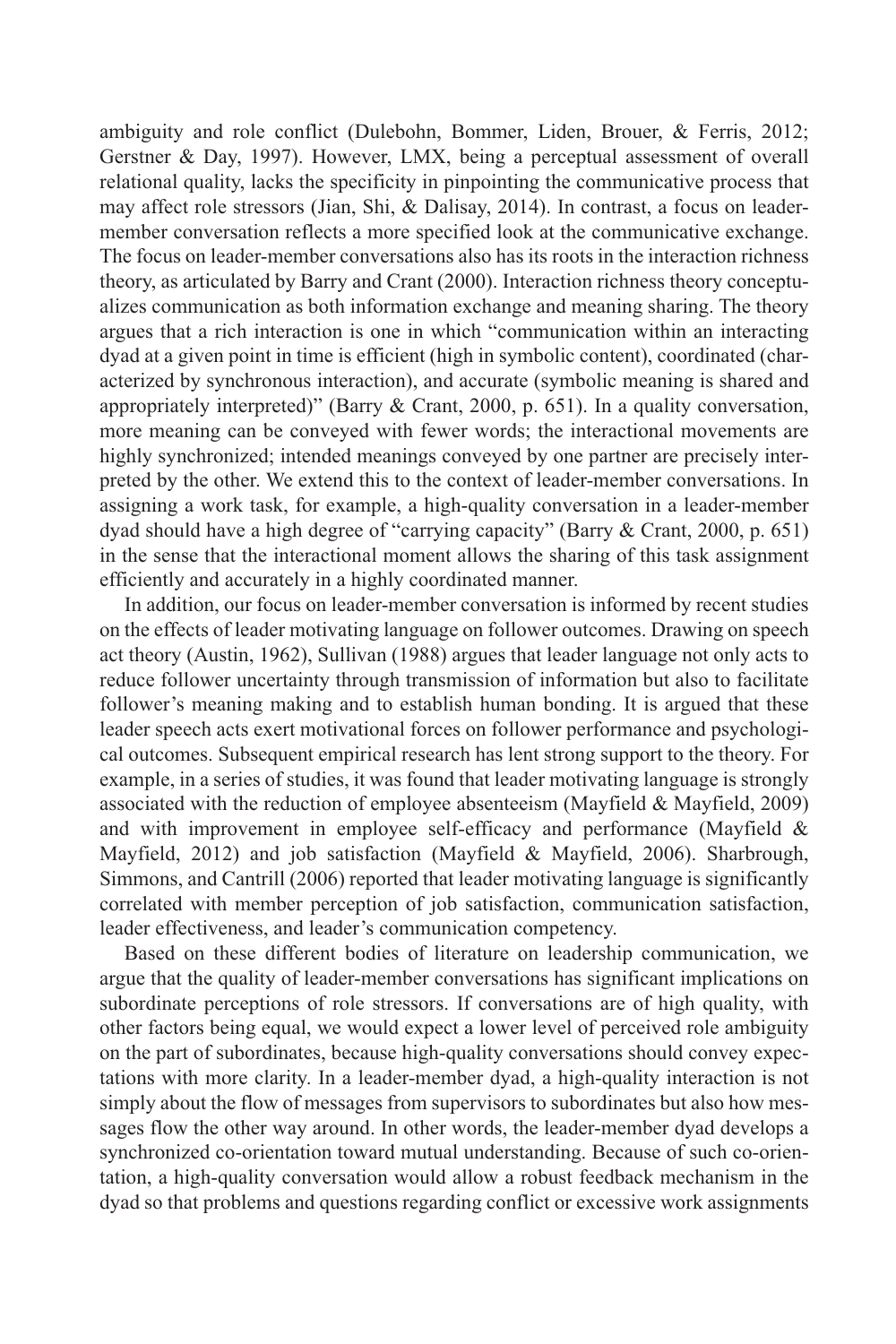tend to be detected and brought to resolution. As a result, members who perceive to have had higher quality conversations with their supervisors tend to perceive lower levels of role ambiguity, role conflict, and role overload. Hence, we propose the following hypotheses:

**Hypothesis 1:** Member-perceived conversational quality in a leader-member dyad is negatively associated with the member's perceived role ambiguity.

**Hypothesis 2:** Member-perceived conversational quality in a leader-member dyad is negatively associated with the member's perceived role conflict.

**Hypothesis 3:** Member-perceived conversational quality in a leader-member dyad is negatively associated with the member's perceived role overload.

In addition to conversational quality, communication frequency has drawn scholarly attention as an important communication factor that is associated with organizational and employee outcomes, especially within the leader-member context (Becerra & Gupta, 2003; Gajendran & Joshi, 2012; Kacmar, Witt, Zivnuska, & Gully, 2003). For example, in a study of globally distributed teams, Gajendran and Joshi (2012) observed that communication frequency between team leaders moderates the association between leader-member relationship and member influence on team decisions such that, when communication frequency increases, the association is strengthened. The moderating effect of communication frequency was also found in a study by Becerra and Gupta (2003) on trust in organizational settings. For instance, their study revealed that, as communication frequency increased, an organizational member's attitudinal predispositions toward his or her colleagues became less important in determining his or her evaluation of their trustworthiness (Becerra & Gupta, 2003). Based on existing research, it is reasonable to expect a moderating effect of communication frequency on the association between LMCQ and members' perception of role stressors. The rationale is that when communication frequency is low, the dyad may not be able to fully reap the benefit of quality conversations. However, when communication frequency increases, the effects of quality conversations become greater in lowering the perception of role stressors. Hence, we propose the following hypotheses. Figure 1 presents a conceptual diagram depicting the hypothesized moderating effects of communication frequency on the association of LMCQ with three role stressors.

**Hypothesis 4:** The association between LMCQ and member perception of role ambiguity is on the condition of leader-member communication frequency, such that the association is stronger when communication frequency is high than when communication frequency is low.

**Hypothesis 5:** The association between LMCQ and member perception of role conflict is on the condition of leader-member communication frequency, such that the association is stronger when communication frequency is high than when communication frequency is low.

**Hypothesis 6:** The association between LMCQ and member perception of role overload is on the condition of leader-member communication frequency, such that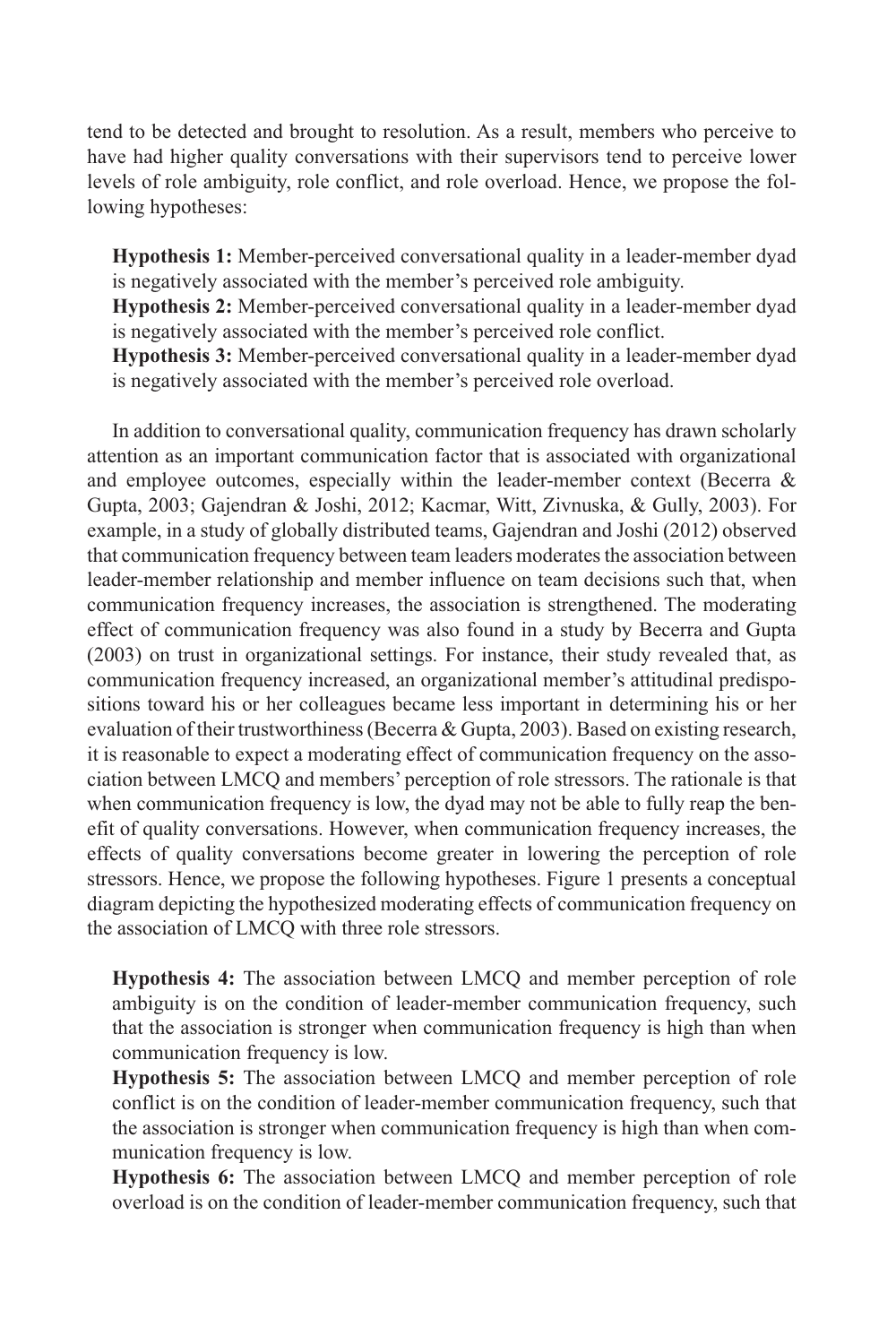

**Figure 1.** A conceptual diagram of the hypothesized moderating effect of communication frequency on the association between leader-member conversational quality (LMCQ) and role stressors.

the association is stronger when communication frequency is high than when communication frequency is low.

# **Method**

# *Sample and Data Collection*

The study was part of a larger study on foreign-born employees working in the United States. It employed an online survey method for data collection. We adopted the definition of "foreign born" by the U.S. Bureau of Labor Statistics (BLS, 2013), which refers to those who reside in the United States but were born "outside of the U.S. or one of its outlying areas such as Puerto Rico or Guam, to parents neither of whom was a U.S. citizen" (p. 5). Because of the challenges in reaching a large number of foreignborn employees at one time, we adopted a network sampling strategy. In exchange for extra credit, students, who were enrolled in the undergraduate classes of the school of communication in a public university in a large Midwestern metropolitan area, were asked to refer an online survey to potential participants in their social networks who were foreign-born and currently employed in a U.S. organization with a direct supervisor. We invited 263 students and received 262 survey responses in total. Following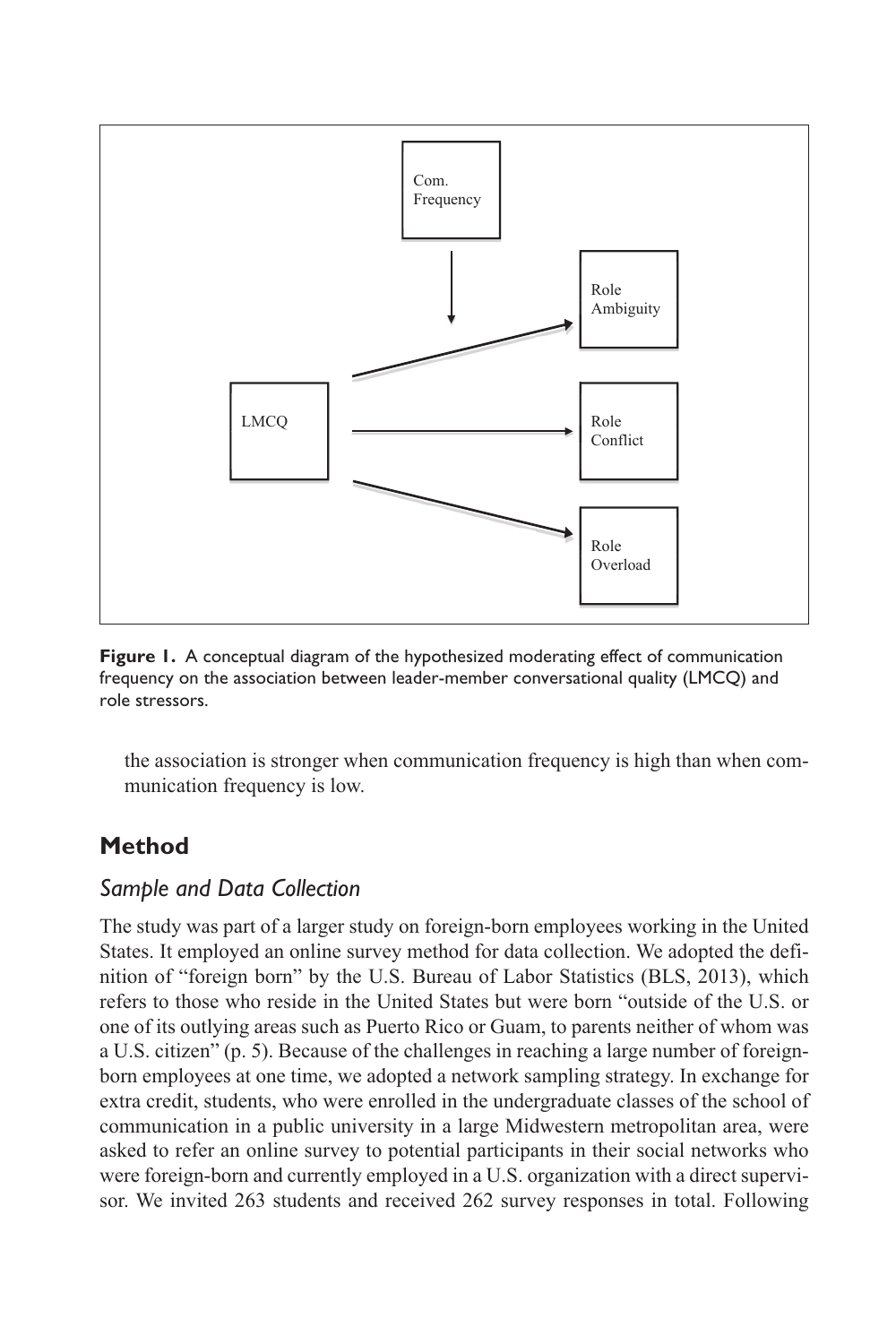Jian et al. (2014), as a deterrent against referral protocol violation on the part of students, we asked students to supply their referral's contact information, and, in the survey, participants were asked to supply the name of the student who referred them to the study. Also, to make sure that participants met the survey criteria, we included survey items to identify employment status and generational identity (foreign-born or later generation of immigrants). After deleting incomplete surveys and cases that did not meet the basic criteria for participation, 145 cases were retained for analysis.

In this sample, 55% were men and 45% women with a median age of 29 years  $(M = 34)$ . The median organizational tenure of survey participants was about 3 years ( $M = 4.77$ ) and median time with supervisor 2 years ( $M = 2.67$ ). The employers that were represented ranged from small (less than 100 employees; 52%) and medium (between 100 and 500 employees; 17%) to large organizations (more than 500 employees; 31%). Four types of industry sectors had the highest representation: educational institution (16.8%), retail and wholesale (15.9%), health services (14.5%), and manufacturing (11%). Participants were from 57 countries and territories. Only four countries exceeded 4% in frequency: China (6.2%), India (5.5%), Russia (4.9%), and Mexico (4.8%). We compared the demographic characteristics of our sample with those of foreign-born workers in the United States as reported by the U.S. BLS in 2013. Although the gender makeup is similar, the comparison shows several key differences in other areas. Specifically, by gender, men accounted for 57.7% in the BLS data, compared with 55% in our sample. In the BLS data, Hispanics accounted for 47.8% of the foreign-born workers, compared with 11.8% in our sample. The educational level shown in the BLS data was lower than that in our sample. For example, 33.8% in the BLS data had a bachelor's degree or higher, compared with 46.8% in our sample; 17.1% in the BLS data had some college, compared with 34.8% in our sample. In addition, by age, the proportion of the foreign-born labor force in the age bracket between 25 and 54 years (74.6%) in the BLS data was higher than that in our sample (60.2%). Thus, the differences in the demographic makeup have implications on the generalizability of our findings, which we address later in the study.

#### *Measurement Instruments*

*Role Stressors.* We adopted the 13-item scale for role stressors by Peterson et al. (1995). Although several measurement instruments of role stressors exist in the literature, the one by Peterson et al. (1995) went through a series of tests in cross-cultural settings and was, therefore, suitable for this sample. Its dimensional structure is the same as conceptualized by Kahn et al. (1964), including role ambiguity, role conflict, and role overload. A sample item for role ambiguity states, "I have clear planned goals and objectives for my job"; for role conflict, "I often get involved in situations in which there are conflicting requirements"; for role overload, "my workload is too heavy." A 7-point Likert-type scale was used from 1 being *strongly disagree* to 7, *strongly agree*. To facilitate analysis and interpretation, we reverse-coded the items of role ambiguity so that greater numbers indicate greater levels of perceived stress.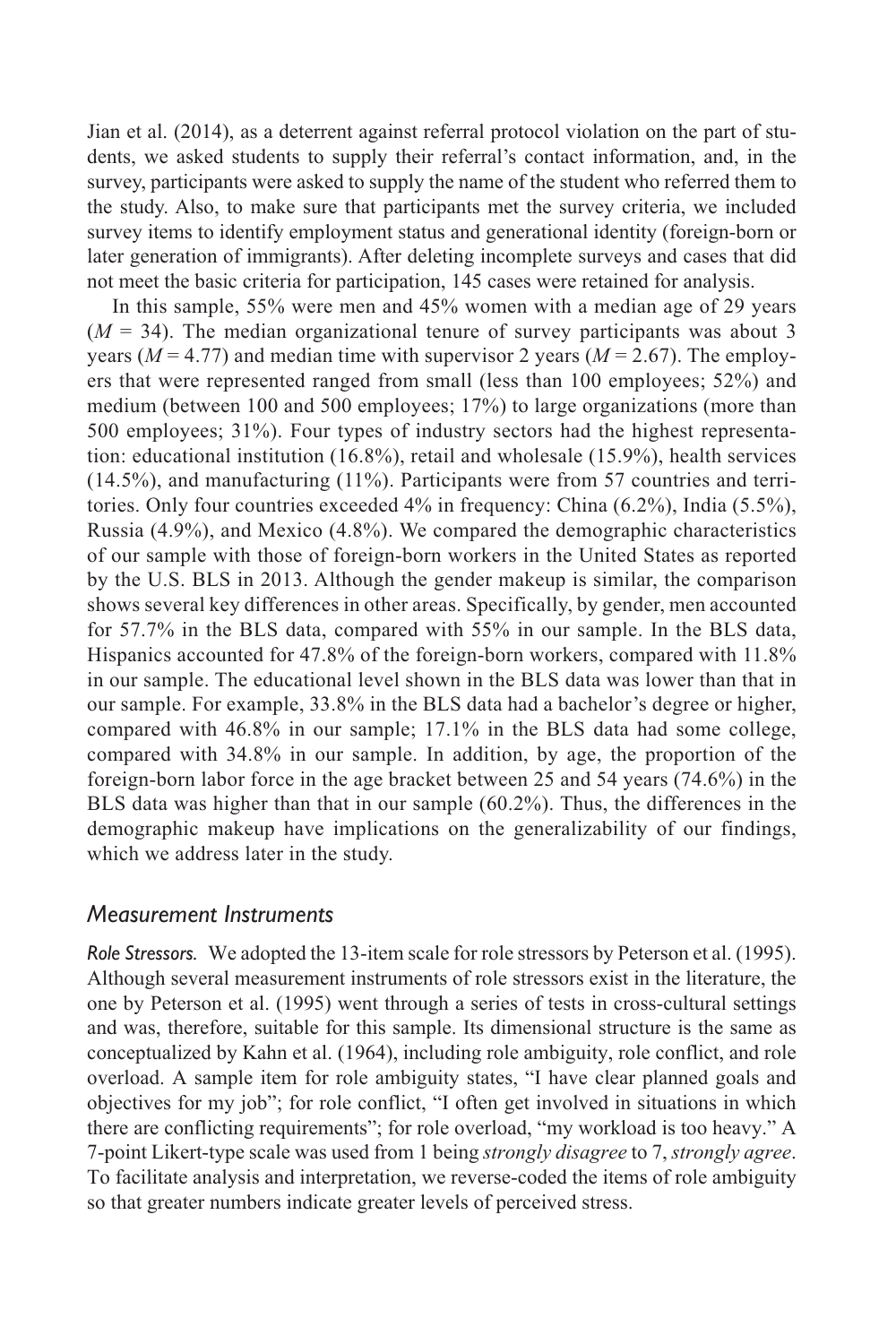Because of the multidimensional nature of the instrument, we conducted a confirmatory factor analysis in order to test its structural fit with the present data and to construct the measure accordingly. An initial confirmatory factor analysis showed that the factor structure has an imperfect, but adequate fit with the data,  $\chi^2 = 119.22$  (62,  $N = 145$ ), comparative fit index (CFI) = .95, root mean square error of approximation  $(RMSEA) = .08$  (Byrne, 2010; Hu & Bentler, 1999). Modification indices suggested covariance of two pairs of error terms. After the modification, the model achieved very good fit,  $\chi^2$  = 73.73 (60, N = 145), CFI = .99, RMSEA = .04. This result was consistent with that in Peterson et al. (1995). Based on the confirmed factor structure, the measurement was constructed for role ambiguity with five items ( $\alpha$  = .88), role conflict with three items ( $\alpha$  = .80), and role overload with five items ( $\alpha$  = .90).

*LMCQ.* To measure LMCQ, we adopted the nine-item LMCQ scale (Jian et al., 2014) and it was found to have sound psychometric properties ( $\alpha$  = .96). The scale employs a 7-point Likert-type scale from 1 being *strongly disagree* to 7, *strongly agree*. An example of the items includes, "My supervisor and I interpret each other's ideas accurately when discussing work-related matters."

*Communication Frequency.* We adopted a four-item instrument  $(\alpha = .89)$  to measure communication frequency (Kacmar et al., 2003). A sample item states, "How often do you and your supervisor talk at work?" Participants responded on a 7-point scale from 1 being *once or twice in the last 6 month* to 7, *many times daily*.

*Control Variables.* We included the following control variables in the regression analyses: age, sex, member's tenure with the leader, perceived similarity with the leader, and perceived English language proficiency. First, previous research has suggested the effects of age and sex on perceived role stressors (Jian, 2014; Peterson et al., 1995; Vagg, Spielberger, & Wasala, 2002). Second, because our study involved a relational dimension between participants and their leaders, we controlled for perceived similarity between participants and their leaders with six items ( $\alpha$  = .94). Its inclusion was based on research that draws on similarity-attraction theory (Byrne, 1971), suggesting that perceived similarity in a relationship has significant predictive effects on relational outcomes (Kacmar, Harris, Carlson, & Zivnuska, 2009; Liden, Wayne, & Stilwell, 1993). Finally, because of the immigrant sample, we controlled for participants' perceived English language proficiency. We adopted a four-item instrument ( $\alpha$  = .96) measuring perceived language proficiency (Lim, Liow, Lincoln, & Chan, 2008) with regard to understanding, speaking, writing, and reading English. Participants responded on a 7-point scale from 1 being *very few words* to 7, *native proficiency*.

## *Data Analysis*

For preliminary analyses, we calculated univariate statistics and conducted correlational analyses. For primary analyses, we employed hierarchical regression analyses to test Hypotheses 1, 2, and 3. Specifically, we entered the control variables in Step 1,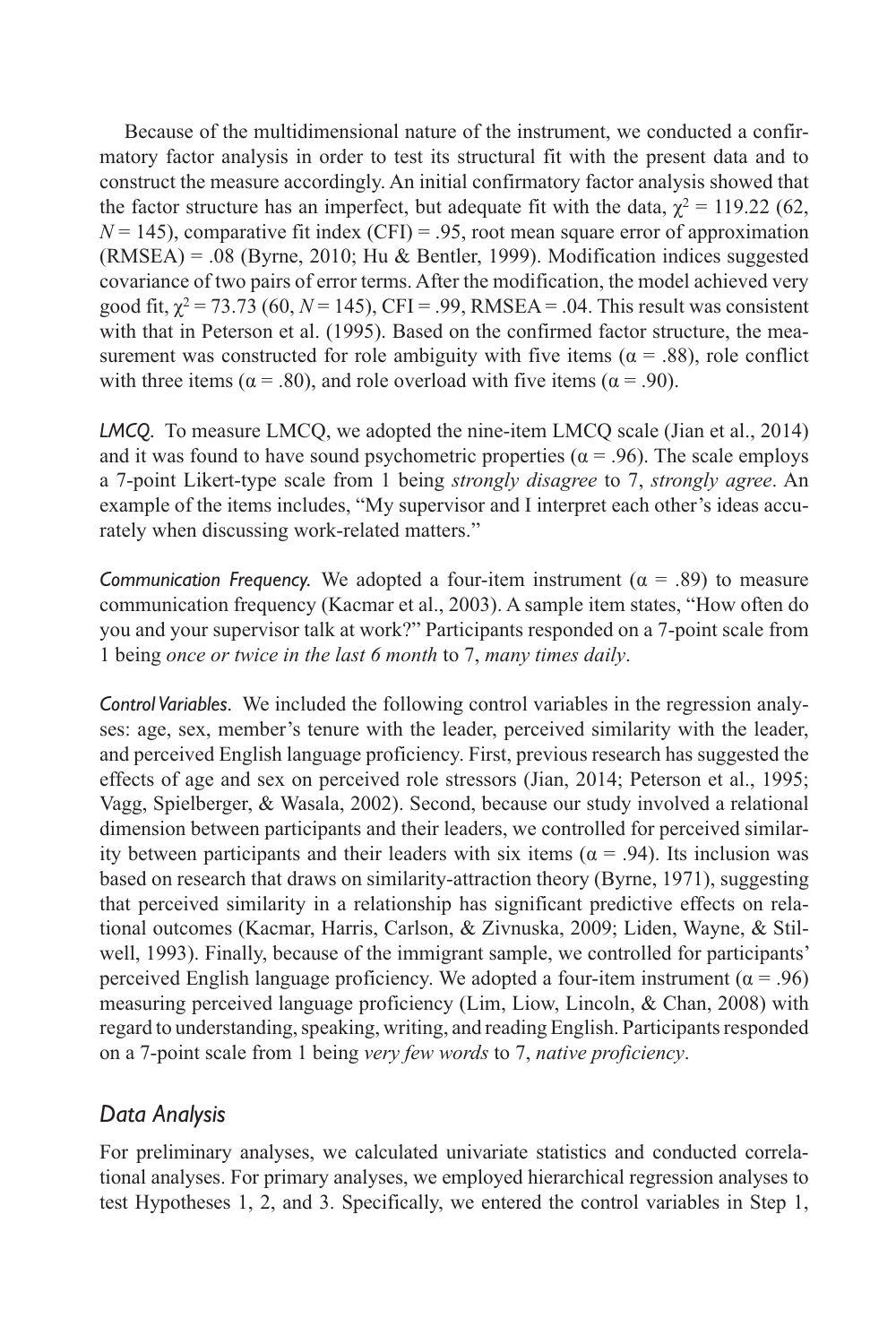| Variables      |           | $\overline{2}$ | 3      | 4              | 5      | 6      | 7      | 8          | 9 | M     | SD              | $\mathsf{n}$ |
|----------------|-----------|----------------|--------|----------------|--------|--------|--------|------------|---|-------|-----------------|--------------|
| I.RA           |           |                |        |                |        |        |        |            |   | 2.56  | $1.25$ 136      |              |
| 2. RC          | $-.11$    |                |        |                |        |        |        |            |   | 3.52  | $1.60$ 139      |              |
| 3. RO          | $-.10$    | .78***         |        |                |        |        |        |            |   | 3.32  | $1.62$ 137      |              |
| 4. LMCO        | $-.46***$ | $-.06$         | $-.10$ |                |        |        |        |            |   | 5.38  | $1.26$ 138      |              |
| 5. CF          | $-.16a$   | $-.03$         |        | $.00$ $.33***$ |        |        |        |            |   | 5.11  | $1.37$ 143      |              |
| 6. Age         | $-.23*$   | $-.14$         | $-.07$ | .17            | .14    |        |        |            |   | 33.98 | $13.36$ 136     |              |
| 7. Sex         | $-.03$    | $-.10$         | $-.05$ | .00            | $-.00$ | .02    |        |            |   |       |                 | 139          |
| 8. TWL         | $-.24**$  | .03            | .01    | .08            | .11    | .46*** | $-.14$ |            |   |       | 31.98 45.25 145 |              |
| 9. PS          | $-.35***$ | .03            |        | $.01.84***$    | .38*** | $.22*$ | .07    | .07        |   | 4.79  | $1.37$ 138      |              |
| <b>10. PLP</b> | .05       | .03            | $-.10$ | .15            | .07    | $-16*$ | .05    | $-.03$ .13 |   | 5.96  | $1.17$ 145      |              |

**Table 1.** Means, Standard Deviations, and Correlations.

*Note*. RA = Role Ambiguity; RC = Role Conflict; RO = Role Overload; LMCQ = Leader-Member Conversational Quality; CF = Communication Frequency; TWL = Tenure with Leader; PS = Perceived Similarity; PLP = Perceived Language Proficiency.

 $ap = .06$ .

\**p* < .05. \*\**p* < .01. \*\*\**p* < .001 (two-tailed).

including age, sex, time with supervisor, perceived similarity, and perceived language proficiency. In Steps 2 and 3, we entered communication frequency and LMCQ, respectively.

To test Hypotheses 4, 5, and 6, we used Hayes's (2014) PROCESS macro for SPSS to test the moderation effects and to further probe the moderation. Hayes's PROCESS macro commands automatically calculate the product term (LMCQ  $\times$ Communication Frequency) and estimate the moderation models. Using PROCESS has one additional advantage, which is the choice of using a percentile approach to generate visual representations of moderation effects and estimate simple slopes. In the past, the most common approaches include choosing one standard deviation below and above the mean, or median split or mean split, which may include values beyond the actual range of the observed values (Hayes, 2014). The percentile approach, instead, uses values of the moderator corresponding to the 10th, 25th, 50th, 75th, and 90th percentiles in the sample distribution of the moderator (Hayes, 2014). Simple slopes at these five percentile levels of the moderator were then estimated for statistical significance. Mean-centered values of the predictor variables were used for the tests of moderation.

#### **Results**

Table 1 reported the means, standard deviations, and correlations among the control, predictor, and outcome variables. Both LMCQ and communication frequency had significant negative correlations with role ambiguity. Among control variables, age, tenure with supervisor, and perceived similarity also demonstrated significant negative correlations with role ambiguity. However, none of the control or predictor variables showed significant correlations with role conflict or role overload.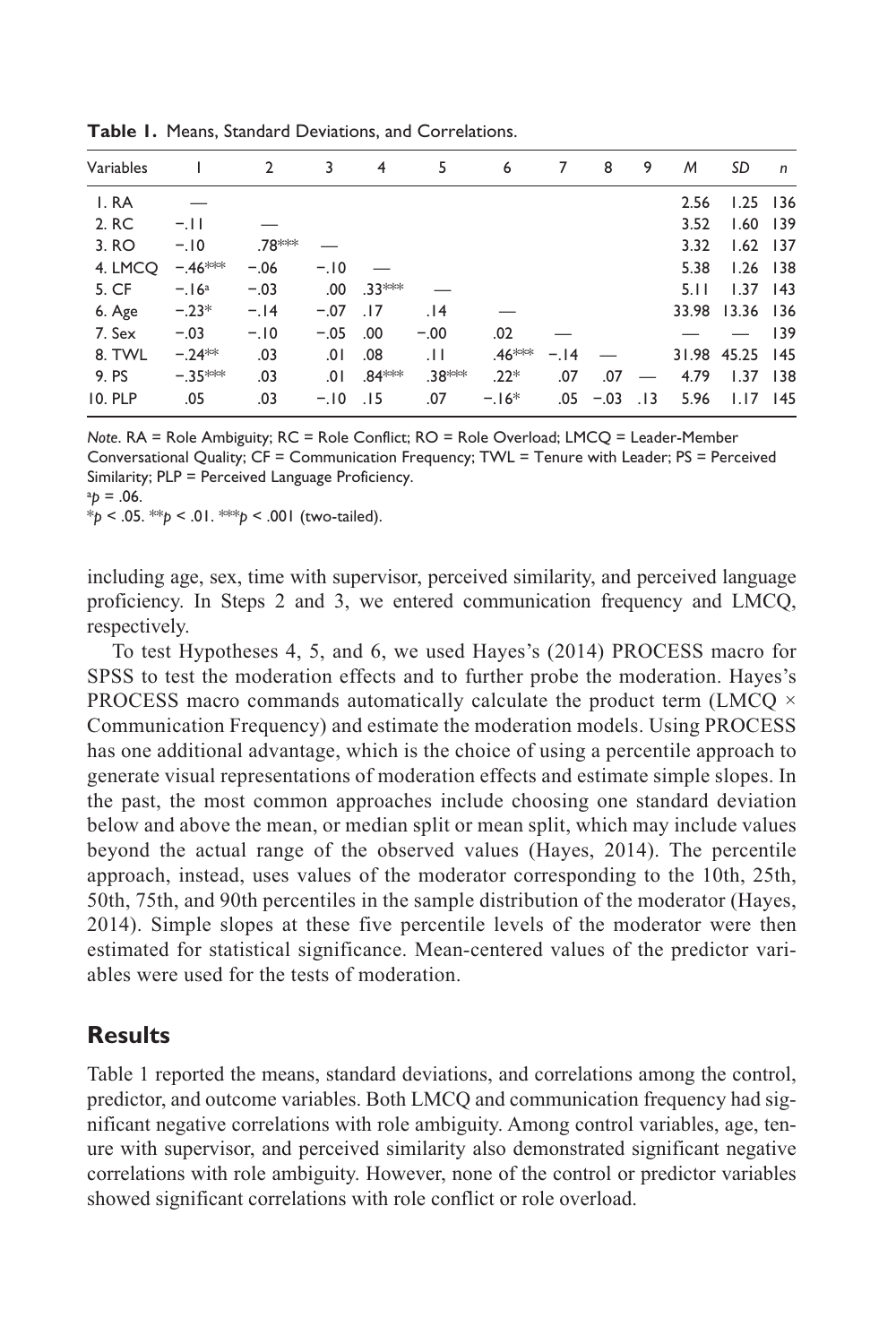|                                          |                    | Role Ambiguity |                  | <b>Role Conflict</b> | Role Overload |         |  |
|------------------------------------------|--------------------|----------------|------------------|----------------------|---------------|---------|--|
| Predictors                               | $\Delta R^2$       | β              | $\Delta R^2$     | β                    | $\Delta R^2$  | β       |  |
| Step I<br>Control Variables <sup>a</sup> | .16 <sup>***</sup> |                | .09              |                      | .05           |         |  |
| Step 2                                   | .00                |                | .00              |                      | .00           |         |  |
| CF                                       |                    | $-.04$         |                  | $-.03$               |               | .05     |  |
| Step 3                                   | .07**              |                | .03 <sup>b</sup> |                      | $.04*$        |         |  |
| <b>LMCO</b>                              |                    | $-.50**$       |                  | $-29b$               |               | $-.38*$ |  |
| Step 4 <sup>c</sup>                      | .00                |                | $.04*$           |                      | .02           |         |  |
| $LMCQ \times CF$                         |                    | 0١.            |                  | $-16*$               |               | $-.13$  |  |
| Total $R^2$                              |                    | .24            |                  | .15                  |               | .12     |  |
| $\mathsf{n}$                             |                    | 122            |                  | 2                    |               | 2       |  |

**Table 2.** Hierarchical Regression Analyses.

*Note*. LMCQ = Leader-Member Conversational Quality; CF = Communication Frequency.

a Control variables include age, sex, tenure with leader, perceived similarity, and perceived language proficiency. b<sub>p</sub> = .07. Step 4 model was tested through Hayes's (2014) PROCESS macro for SPSS. \**p* < .05. \*\**p* < .01. \*\*\**p* < .001.

We conducted hierarchical regression analyses to test Hypotheses 1, 2, and 3 regarding the predictive effects of LMCQ on role ambiguity, role conflict, and role overload, respectively. Table 2 presented the results from these analyses. First, for role ambiguity, Hypothesis 1 states that LMCQ is significantly associated with role ambiguity. Results showed that Step 3 model was statistically significant over and above Step 2 model ( $\Delta R^2 = .07$ ,  $\Delta F = 11.09$ ,  $p < .01$ ) and that LMCQ ( $\beta = -.50$ ,  $p < .01$ ) was a significant predictor of role ambiguity over and beyond the effects of control variables and communication frequency. Therefore, Hypothesis 1 was supported. Hypothesis 2 states that LMCQ is significantly associated with role conflict. Statistical testing showed that Step 3 model was only marginally significant over and above Step 2 model ( $\Delta R^2 = .03$ ,  $\Delta F = 3.41$ ,  $p = .07$ ) and the effect of LMCQ ( $\beta = -.29$ ,  $p = .07$ ) approached statistical significance. Thus, Hypothesis 2 was not strongly supported. Hypothesis 3 predicts that LMCQ is significantly associated with role overload. Statistical results demonstrated that Step 3 model was significant over and above Step 2 model ( $\Delta R^2 = .04$ ,  $\Delta F = 5.53$ ,  $p < .05$ ) and the effect of LMCQ ( $\beta = -.38$ ,  $p < .05$ ) was significant. Thus, Hypothesis 3 was supported.

Hypotheses 4, 5, and 6 predict a moderation effect of communication frequency on the association of LMCQ with role ambiguity, role conflict, and role overload, respectively. We estimated the moderation models through Hayes's (2014) PROCESS macro for SPSS. For Hypothesis 4 with regard to role ambiguity, the test demonstrated that the moderation effect of communication frequency was nonsignificant. Thus, Hypothesis 4 was not supported. For Hypothesis 5 regarding role conflict, results showed a statistically significant moderation effect of communication frequency with LMCQ ( $\Delta R^2$  = .04,  $\Delta F$  = 4.80,  $p < .05$ ). For Hypothesis 6 regarding role overload, the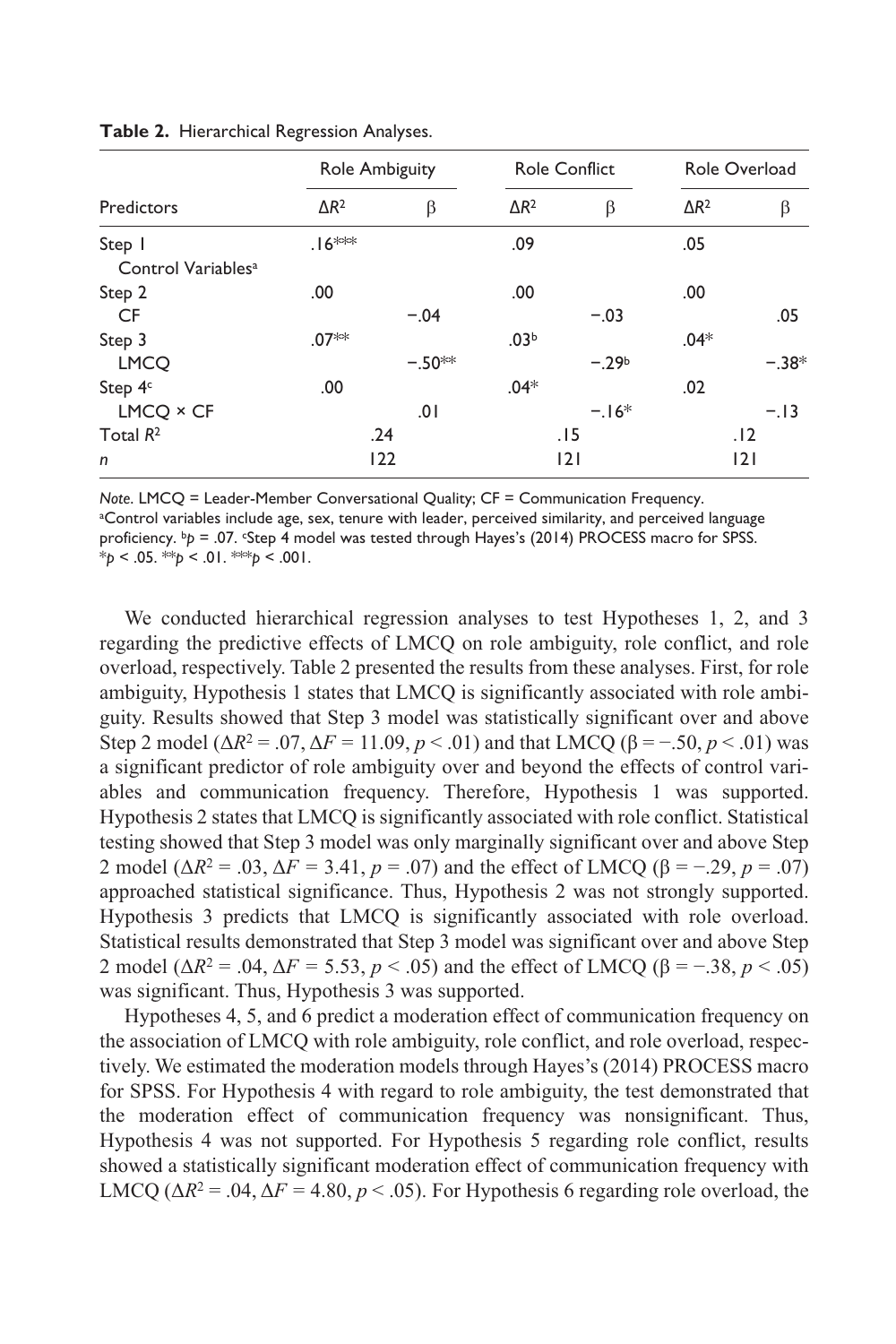

**Figure 2.** The moderating effect of communication frequency on the association between leader-member conversational quality and role conflict. The range of leader-member conversational quality is based on mean-centered values.

moderation effect was shown to be nonsignificant. Therefore, Hypothesis 6 was not supported.

Because the moderation effect of communication frequency on the association between LMCQ and role conflict was statistically significant, we took the next step to examine whether the relationship between LMCQ and role conflict at different levels of communication frequency was statistically significant. First, we used the percentile approach (Hayes, 2014), as discussed earlier, to produce a visual representation of the moderation effect as shown in Figure 2. It was clear that as communication frequency increased, the negative association between LMCQ and role conflict became stronger. The estimations of these simple slopes were presented in Table 3. It appears that the association was statistically nonsignificant at very low (the 10th percentile) and low (the 25th percentile) levels of communication frequency. However, at and above the medium (the 50th percentile) level of communication frequency, the negative association between LMCQ and role conflict was statistically significant. The results also showed that the predictive effects of LMCQ became stronger as communication frequency increased. Based on these results, we conclude that Hypothesis 5 was supported. The results of all six hypotheses are summarized in Table 4.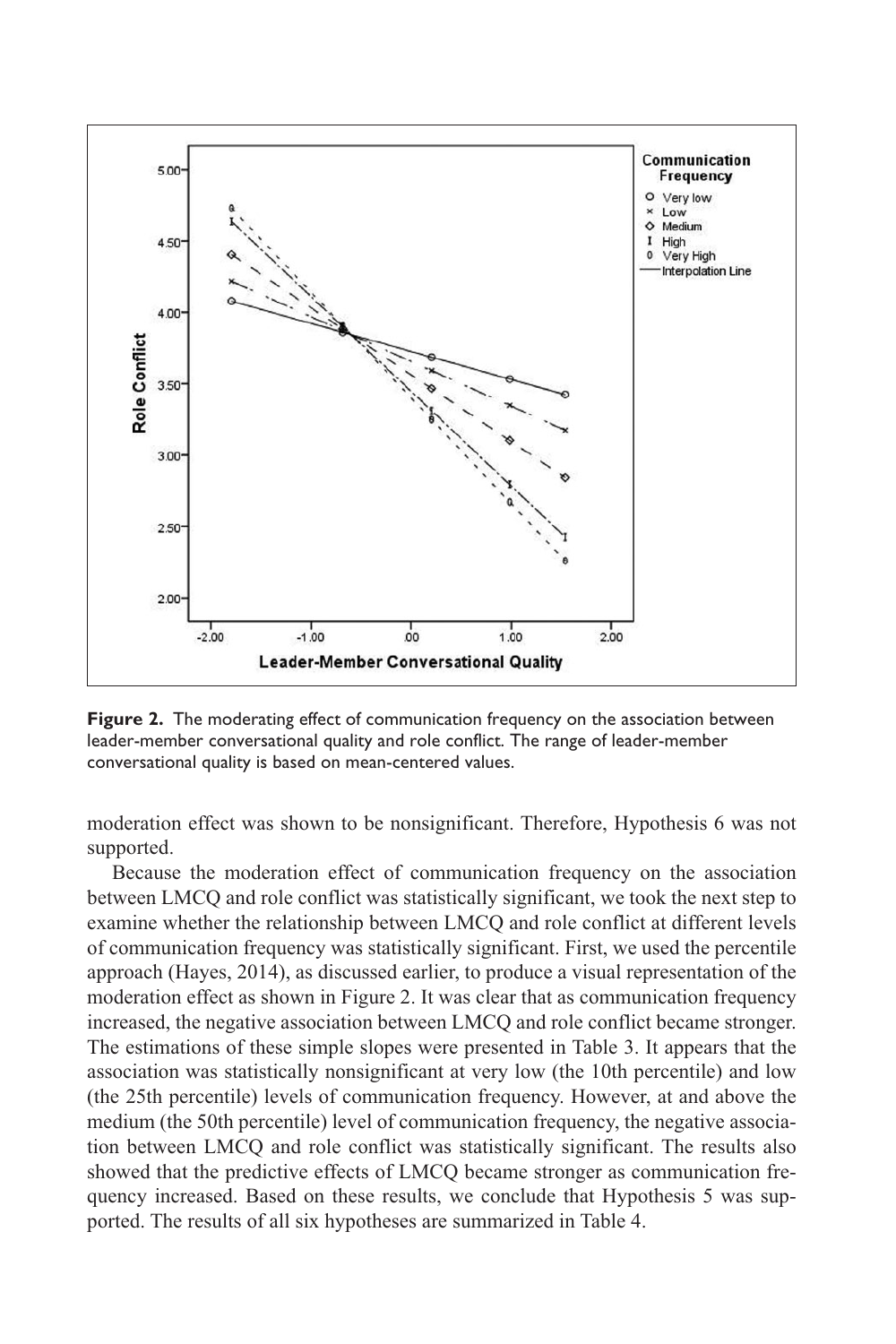| <b>Communication Frequency</b>        | Effect | SF  |           |
|---------------------------------------|--------|-----|-----------|
| 3.50 (The 10th percentile; very low)  | $-.18$ | .22 | $-.82$    |
| 4.25 (The 25th percentile; low)       | $-.30$ | .20 | $-1.50$   |
| 5.25 (The 50th percentile; medium)    | $-.47$ | .20 | $-2.29*$  |
| 6.25 (The 75th percentile; high)      | $-.63$ | .23 | $-2.73**$ |
| 7.00 (The 90th percentile; very high) | $-.76$ | .26 | $-2.85**$ |
|                                       |        |     |           |

**Table 3.** Post Hoc Probing of the Moderating Effects of Communication Frequency on the Association between LMCQ and Role Conflict.

*Note*. LMCQ = Leader-Member Conversational Quality. \**p* < .05. \*\**p* < .01.

| Table 4. Results Summary. |  |
|---------------------------|--|
|---------------------------|--|

| <b>Hypotheses</b>                                                                                                                                                                                                                                                   | Results       |
|---------------------------------------------------------------------------------------------------------------------------------------------------------------------------------------------------------------------------------------------------------------------|---------------|
| 1. Member-perceived conversational quality in a leader-member dyad is<br>negatively associated with the member's perceived role ambiguity.                                                                                                                          | Supported     |
| 2. Member-perceived conversational quality in a leader-member dyad is<br>negatively associated with the member's perceived role conflict.                                                                                                                           | Not supported |
| 3. Member-perceived conversational quality in a leader-member dyad is<br>negatively associated with the member's perceived role overload.                                                                                                                           | Supported     |
| 4. The association between LMCQ and member perception of role<br>ambiguity is on the condition of leader-member communication<br>frequency, such that the association is stronger when communication<br>frequency is high than when communication frequency is low. | Not supported |
| 5. The association between LMCQ and member perception of role<br>conflict is on the condition of leader-member communication<br>frequency, such that the association is stronger when communication<br>frequency is high than when communication frequency is low.  | Supported     |
| 6. The association between LMCQ and member perception of role<br>overload is on the condition of leader-member communication<br>frequency, such that the association is stronger when communication<br>frequency is high than when communication frequency is low.  | Not supported |

## **Discussion**

In recent years, scholars call for studies of more precise mechanisms by which leadership is associated with employee psychological health outcomes (Macik-Frey et al., 2007). The present investigation responded to the call by conceptualizing and testing the association between leader-member communication practices and employee work role stressors. The study contributes to the current literature in several ways.

First, as hypothesized, it was found that the quality of conversations perceived by members with their leaders has a significant negative association with member perceived role ambiguity and role overload. In work contexts, higher quality conversations with a leader possess greater "carrying capacity" (Barry & Crant, 2000, p. 651)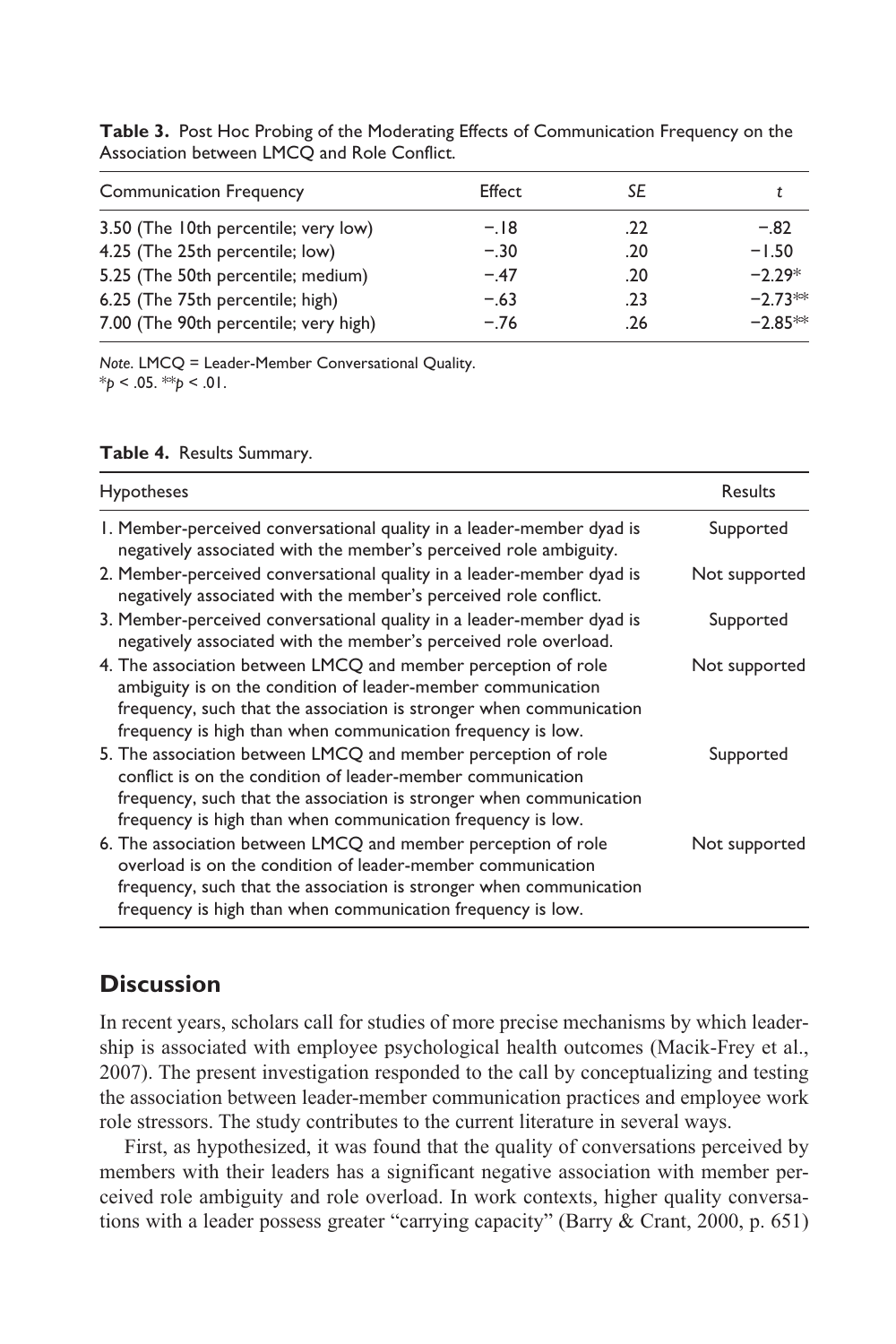and tend to provide more clarity and precision on what expectations are with regard to a given role. It was interesting to find that communication frequency plays a nonsignificant moderating role in this relationship. That is, the significant associations between conversational quality and perceived role ambiguity and role overload maintain regardless of the frequency of communication between the two parties.

By contrast, the findings showed that the association between conversational quality and role conflict depends on the communication frequency between leaders and members. Specifically, when communication frequency is at low levels, the association is statistically nonsignificant. That is, when leaders and members talk infrequently, conversational quality does not show predictive effects on member's perception of role conflict. However, when the two parties communicate at medium or higher levels of frequency, not only is there a significant negative association of conversational quality with member's perception of role conflict but also the association turns stronger as communication becomes more frequent. To make sense of this result, we need to take a closer look at the construct of role conflict. Unlike role ambiguity and overload, role conflict is a stressor that could be the result of more complex processes such as organizational politics or increasingly complex organizational structure, such as a matrix organization. For example, a conflict in role could be the result of receiving demands from two role senders: a supervisor that a subordinate routinely reports to and a project leader with a temporary project-based leadership role. The supervisor may collect performance information from the project leader regarding a subordinate on his or her performance reviews. The finding seems to suggest that if the communication between the supervisor and subordinate is infrequent, the dyad cannot benefit from the richness of a conversation. This may simply be because role conflict could be challenging, or more challenging than role ambiguity or overload, to communicate. One or two conversations, even with high quality, are not enough to handle the problem that a subordinate experiences with regard to role conflict. However, with frequent communication, the results suggested, the two parties would be able to benefit from quality conversations resulting in lower perceptions of role conflict. Weick's (1995) sense-making theory provides a useful lens to comprehend the results. According to Weick, work situations that cause stress and anxiety tend to trigger sensemaking by organizational members as a way to cope with stress. Conversations with leaders, we argue, are an important part of the sense-making process. Unlike role ambiguity, which can be clarified through quality conversations alone, role conflict can be more challenging to make sense and require both quality and frequent conversations. With infrequent communication, a few high-quality conversations may not help lower the perception of role conflict.

In summary, these findings have important theoretical implications. First, they extended the theory of role dynamics (Glazer & Beehr, 2005; Kahn & Byosiere, 1990; Tordera et al., 2008) by identifying specific communication practices that could have differential predictive effects on perceived role stressors. Second, previous research tends to draw broad connections between leadership styles and follower psychological outcomes (Macik-Frey et al., 2007). By contrast, this study reveals more specific mechanisms by which leadership communication may function in relation to work role stressors. Our findings offer more specificity in theoretical development and targeted intervention in practice.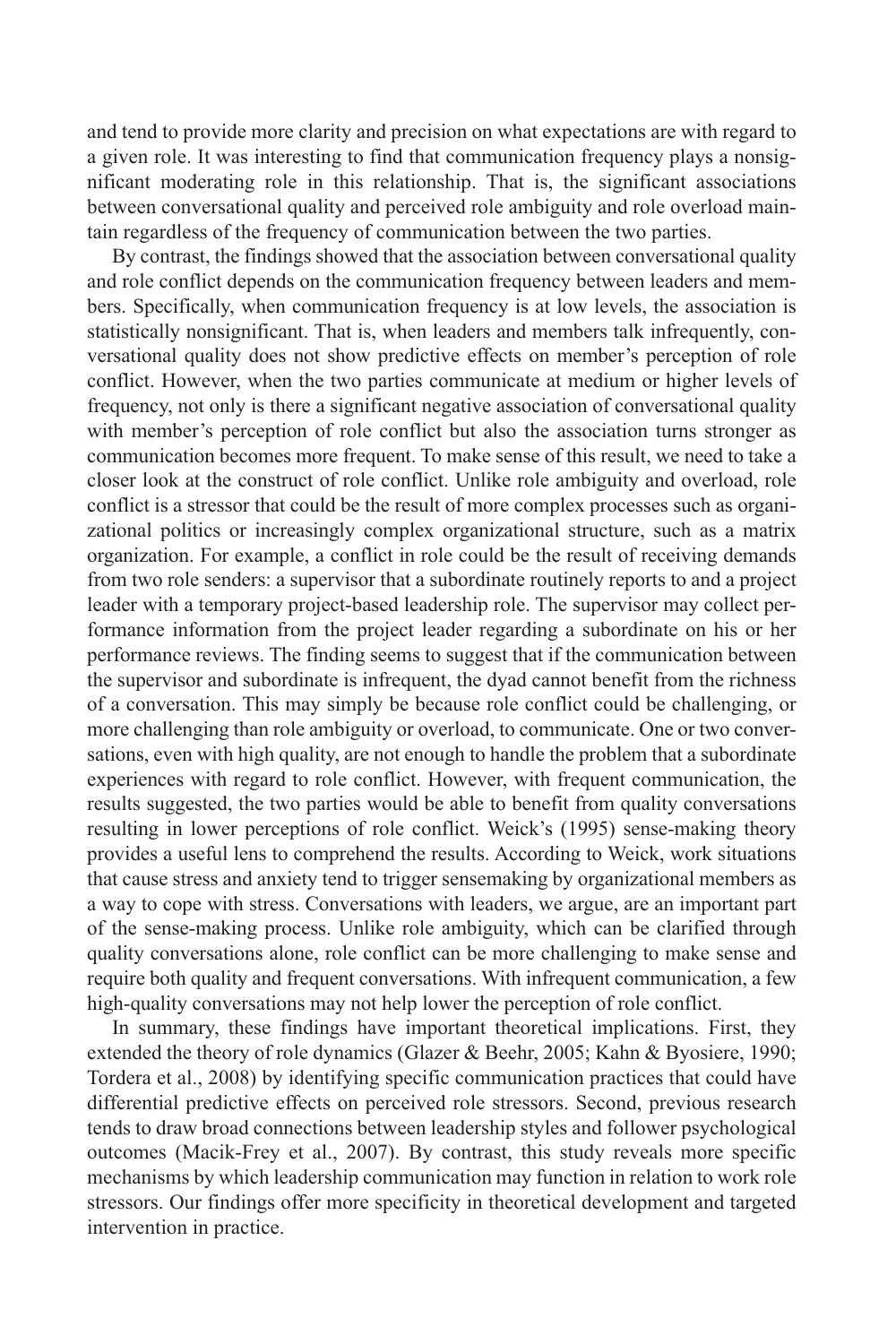Yet this study has a number of limitations. First of all, although the moderating effect of communication frequency on the association between LMCQ and role conflict was shown to be statistically nonsignificant when communication frequency was below the medium level, this finding could be the result of low statistical power due to small subsample sizes, which increased the chance of Type II error in significance testing. Future research can retest the hypotheses with larger sample sizes. Second, the study was unable to collect and measure real-time conversational data. Instead, we relied on selfreported data, that is, subordinate perception of conversational quality of leader-member dyads. Although perceptions of behavior have its own unique theoretical value, real-time conversational data would certainly enrich the overall understanding of behavior and its consequences. Third, the study employed a network sample of foreignborn workers in the United States. As mentioned earlier, the demographic characteristics of our sample showed major differences with those in the BLS data. Thus, the findings' generalizability is limited by the sampling technique. In addition, whether the findings apply to native working population also demands further research. Fourth, due to the cross-sectional survey design, no causal relationship can be drawn from the findings. In fact, the relationship between communication practices and role stressors is most likely recursive. For example, it is plausible that greater role stressors could cause a member to avoid interaction with his or her leader in order to prevent further stress (Kahn et al., 1964). This lack of interaction could further inhibit opportunities for role clarifications, thus, exacerbating the perception of role stressors. Hence, only a longitudinal investigation would be able to reveal such a recursive pattern. Finally, the scope of the study is limited in the sense that leaders are one of many potential role senders in the overall role set of a position. For example, research has shown that teamwork contributes to the perception of role stress (Savelsbergh, Gevers, van der Heijden, & Poell, 2012). Hence, how and to what degree conversations function in relation to stress could be investigated in conjunction with other role sender-receiver relationships.

In addition to the theoretical implications and methodological limitations we have discussed so far, the findings have significant practical implications. First, the study emphasizes the importance of quality, instead of frequency, of conversations in dealing with role ambiguity and overload. Both managers and employees should strive for accuracy, efficiency, and coordination in conversations. To deal with role conflict, leaders should provide more opportunities for quality conversations with members. Very few conversations, even with good quality, do not help fulfill the need of sensemaking on the part of employees in situations of role conflict. The study suggests both frequent and quality conversations to deliver the effect of a reduced sense of role conflict.

#### **Declaration of Conflicting Interests**

The author(s) declared no potential conflicts of interest with respect to the research, authorship, and/or publication of this article.

#### **Funding**

The author(s) received no financial support for the research, authorship, and/or publication of this article.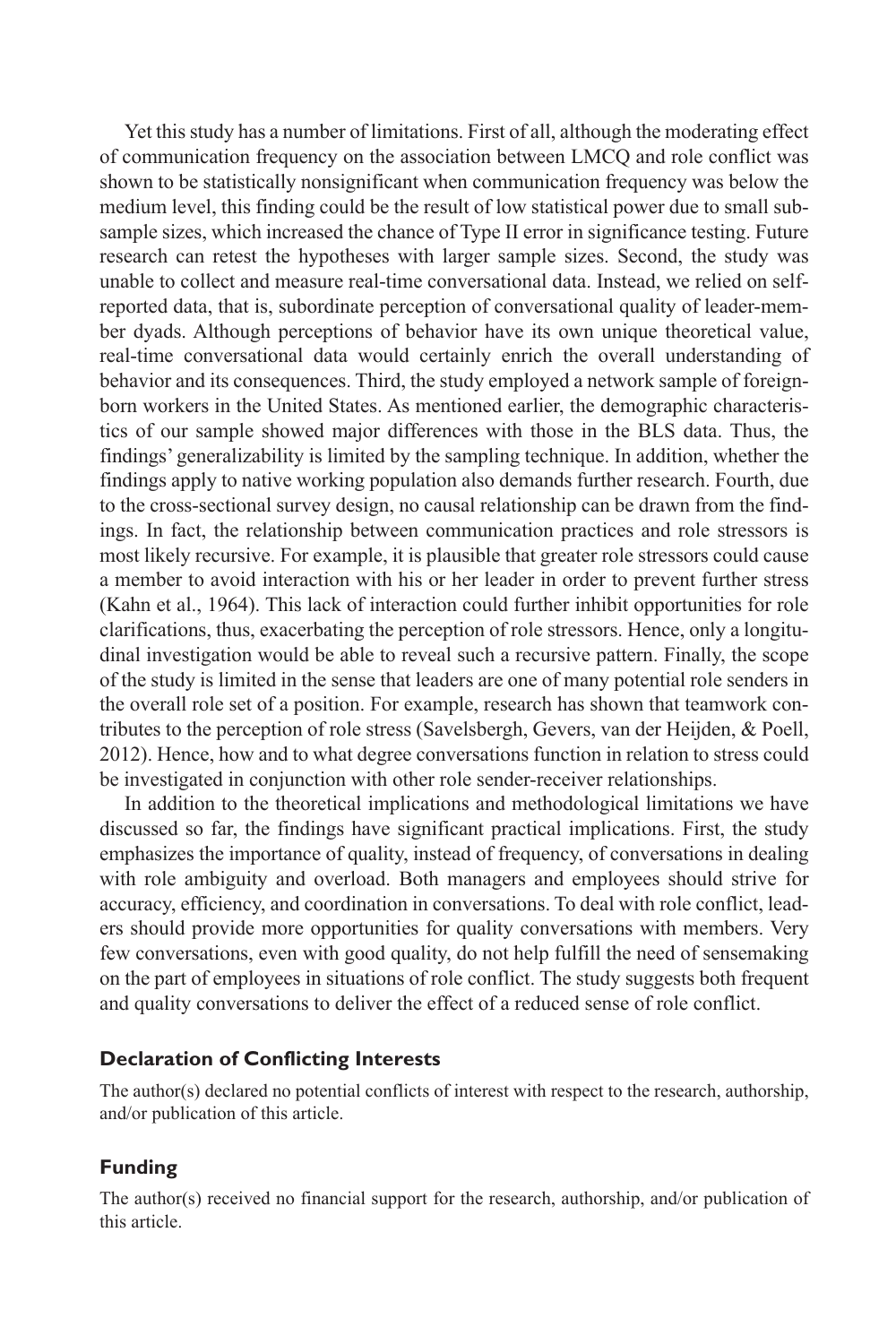#### **References**

- Antón, C. (2009). The impact of role stress on workers' behavior through job satisfaction and organizational commitment. *International Journal of Psychology*, *44*, 187-194.
- Austin, J. L. (1962). *How to do things with words*. Oxford, England: Oxford University Press.
- Barry, B., & Crant, J. M. (2000). Dyadic communication relationships in organizations: An attribution/expectancy approach. *Organization Science*, *11*, 648-664. doi:10.1287/ orsc.11.6.648.12537
- Becerra, M., & Gupta, A. K. (2003). Perceived trustworthiness within the organization: The moderating impact of communication frequency on trustor and trustee effects. *Organization Science*, *14*, 32-44.
- Boden, D. (1994). *The business of talk: Organizations in action*. Cambridge, England: Polity Press.
- Britt, T. W., Davison, J., Bliese, P. D., & Castro, C. A. (2004). How leaders can influence the impact that stressors have on soldiers. *Military Medicine*, *169*, 541-545.
- Byrne, B. M. (2010). *Structural equation modeling with AMOS: Basic concepts, applications, and programming* (2nd ed.). New York, NY: Routledge.
- Byrne, D. (1971). *The attraction paradigm*. New York, NY: Academic Press.
- Clifton, J. (2012). A discursive approach to leadership: Doing assessments and managing organizational meanings. *Journal of Business Communication*, *49*, 148-168.
- Dulebohn, J. H., Bommer, W. H., Liden, R. C., Brouer, R. L., & Ferris, G. R. (2012). A meta-analysis of antecedents and consequences of leader-member exchange: Integrating the past with an eye toward the future. *Journal of Management*, *38*, 1715-1759. doi:10.1177/0149206311415280
- Fairhurst, G. T. (1993). The leader-member exchange patterns of woman leaders in industry: A discourse analysis. *Communication Monographs*, *60*, 321-351. doi:10.1080/03637759309376316
- Fox, M. L., Dwyer, D. J., & Ganster, D. C. (1993). Effects of stressful job demands and control on psychological and attitudinal outcomes in a hospital setting. *Academy of Management Journal*, *36*, 289-318.
- Gajendran, R. S., & Joshi, A. (2012). Innovation in globally distributed teams: The role of LMX, communication frequency, and member influence on team decisions. *Journal of Applied Psychology*, *97*, 1252-1261.
- Gerstner, C., & Day, D. (1997). Meta-analytic review of leader-member exchange theory: Correlates and construct issues. *Journal of Applied Psychology*, *82*, 827-844.
- Gilboa, S., Shirom, A., Fried, Y., & Cooper, C. (2008). A meta-analysis of work demand stressors and job performance: Examining main and moderating effects. *Personnel Psychology*, *61*, 227-271.
- Glazer, S., & Beehr, T. A. (2005). Consistency of implications of three role stressors across four countries. *Journal of Organizational Behavior*, *26*, 467-487.
- Graen, G. B., & Uhl-Bien, M. (1995). Relationship-based approach to leadership: Development of a leader-member exchange (LMX) theory of leadership over 25 years—Applying a multilevel multi-domain perspective. *Leadership Quarterly*, *6*, 219-247. doi:10.1016/1048- 9843(95)90036-5
- Hayes, A. F. (2014). *Introduction to mediation, moderation, and conditional process analysis: A regression-based approach*. New York, NY: Guilford Press.
- Hu, L-T., & Bentler, P. M. (1999). Cutoff criteria for fit indexes in covariance structure analysis: Conventional criteria versus new alternatives. *Structural Equation Modeling*, *6*, 1-55.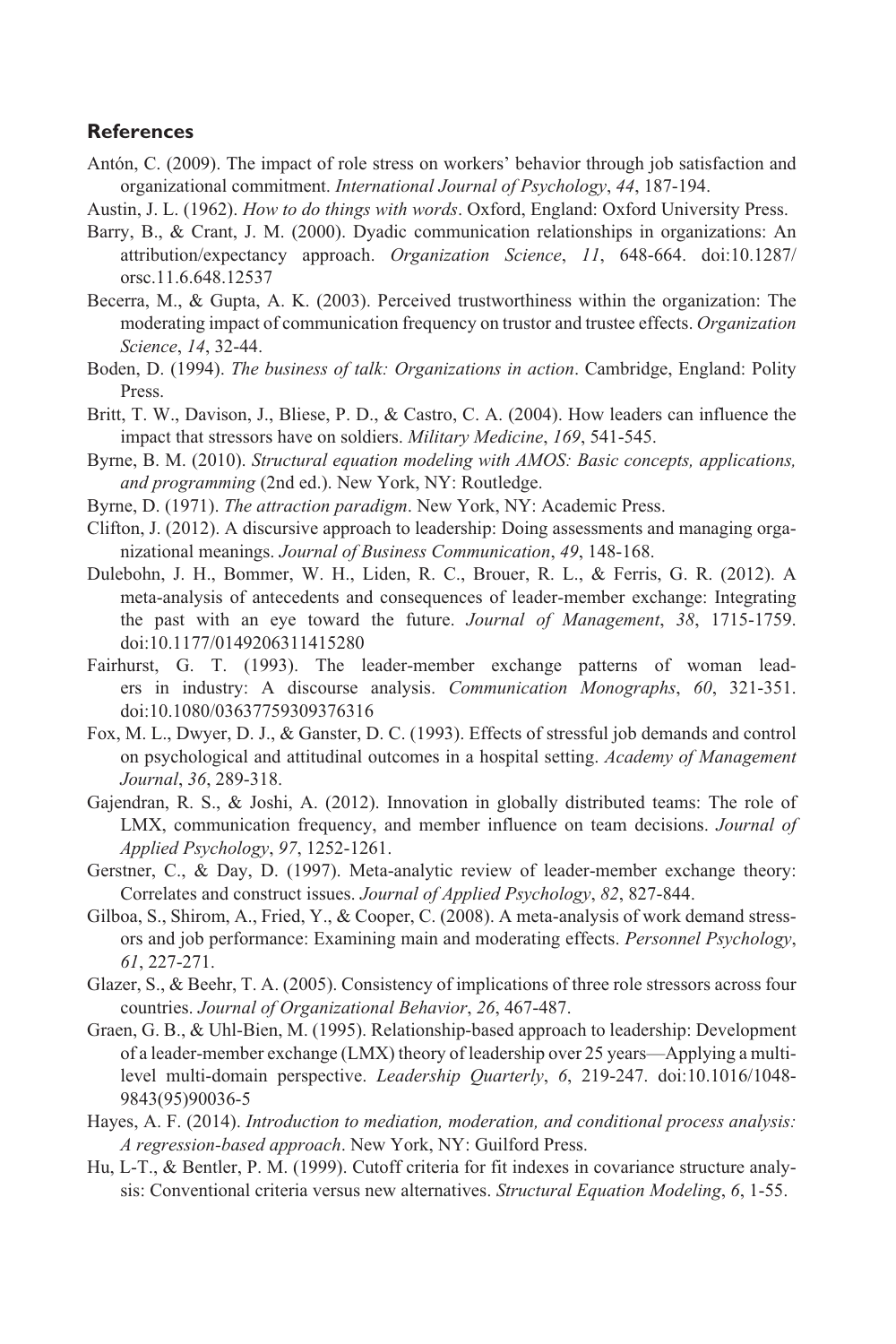- Jian, G. (2011). Articulating circumstance, identity, and practice: Toward a discursive framework of organizational changing. *Organization*, *18*, 45-64.
- Jian, G. (2014). Revisiting the association between LMX quality with perceived role stressors: Evidence of inverted-U relationship among immigrant employees. *Communication Research*, *41*, 52-73.
- Jian, G., Shi, X., & Dalisay, F. (2014). Leader-member conversational quality: Scale development and validation through three studies. *Management Communication Quarterly*. Advance online publication. doi:10.1177/0893318914533201
- Kacmar, K. M., Harris, K. J., Carlson, D. S., & Zivnuska, S. (2009). Surface-level actual similarity vs. deep-level perceived similarity: Predicting leader-member exchange agreement. *Journal of Behavioral & Applied Management*, *10*, 315-334.
- Kacmar, K. M., Witt, L. A., Zivnuska, S., & Gully, S. M. (2003). The interactive effect of leader-member exchange and communication frequency on performance ratings. *Journal of Applied Psychology*, *88*, 764-772. doi:10.1037/0021-9010.88.4.764
- Kahn, R. L., & Byosiere, P. (1990). Stress in organizations. In M. D. Dunnette & L. M. Hough (Eds.), *Handbook of industrial and organizational psychology* (Vol. 3, pp. 571-650). Palo Alto, CA: Consulting Psychologists Press.
- Kahn, R. L., Wolfe, D. M., Quinn, R. P., & Snoek, J. D. (1964). *Organizational stress: Studies in role conflict and ambiguity*. New York, NY: Wiley.
- Kouvonen, A., Kivimäki, M., Väänänen, A., Heponiemi, T., Elovainio, M., Ala-Mursula, L., . . . Vahtera, J. (2007). Job strain and adverse health behaviors: The Finnish Public Sector Study. *Journal of Occupational and Environmental Medicine*, *49*, 68-74.
- Liden, R. C., Wayne, S. J., & Stilwell, D. (1993). A longitudinal study on the early development of leader-member exchanges. *Journal of Applied Psychology*, *78*, 662-674.
- Lim, V. P. C., Liow, S. J. R., Lincoln, M., & Chan, Y. H. (2008). Determining language dominance in English-Mandarin bilinguals: Development of a self-report classification tool for clinical use. *Applied Psycholinguistics*, *29*, 389-412.
- Lyons, J. B., & Schneider, T. R. (2009). The effects of leadership style on stress outcomes. *The Leadership Quarterly*, *20*, 737-748.
- Macik-Frey, M., Quick, J. C., & Nelson, D. (2007). Advances in occupational health: From a stressful beginning to a positive future. *Journal of Management*, *33*, 809-840.
- Mayfield, J., & Mayfield, M. (2006). The benefits of leader communication on part-time worker outcomes: A comparison between part-time and full-time employees using motivating language. *Journal of Business Strategies*, *23*, 131-153.
- Mayfield, J., & Mayfield, M. (2009). The role of leader motivating language in employee absenteeism. *Journal of Business Communication*, *46*, 455-479.
- Mayfield, J., & Mayfield, M. (2012). The relationship between leader motivating language and self-efficacy: A partial least squares model analysis. *Journal of Business Communication*, *49*, 357-376.
- Miller, K. I., Ellis, B. H., Zook, E. G., & Lyles, J. S. (1990). An integrated model of communication, stress and burnout in the workplace. *Communication Research*, *17*, 300-326.
- Nissly, J. A., Mor Barak, M. E., & Levin, A. (2005). Stress, social support, and workers' intentions to leave their jobs in public child welfare. *Administration in Social Work*, *29*(1), 79-100.
- Nixon, A., Mazzola, J., Bauer, J., Krueger, J., & Spector, P. (2011). Can work make you sick? A meta-analysis of the relationship between job stressors and physical symptoms. *Work & Stress*, *25*(1), 1-22.